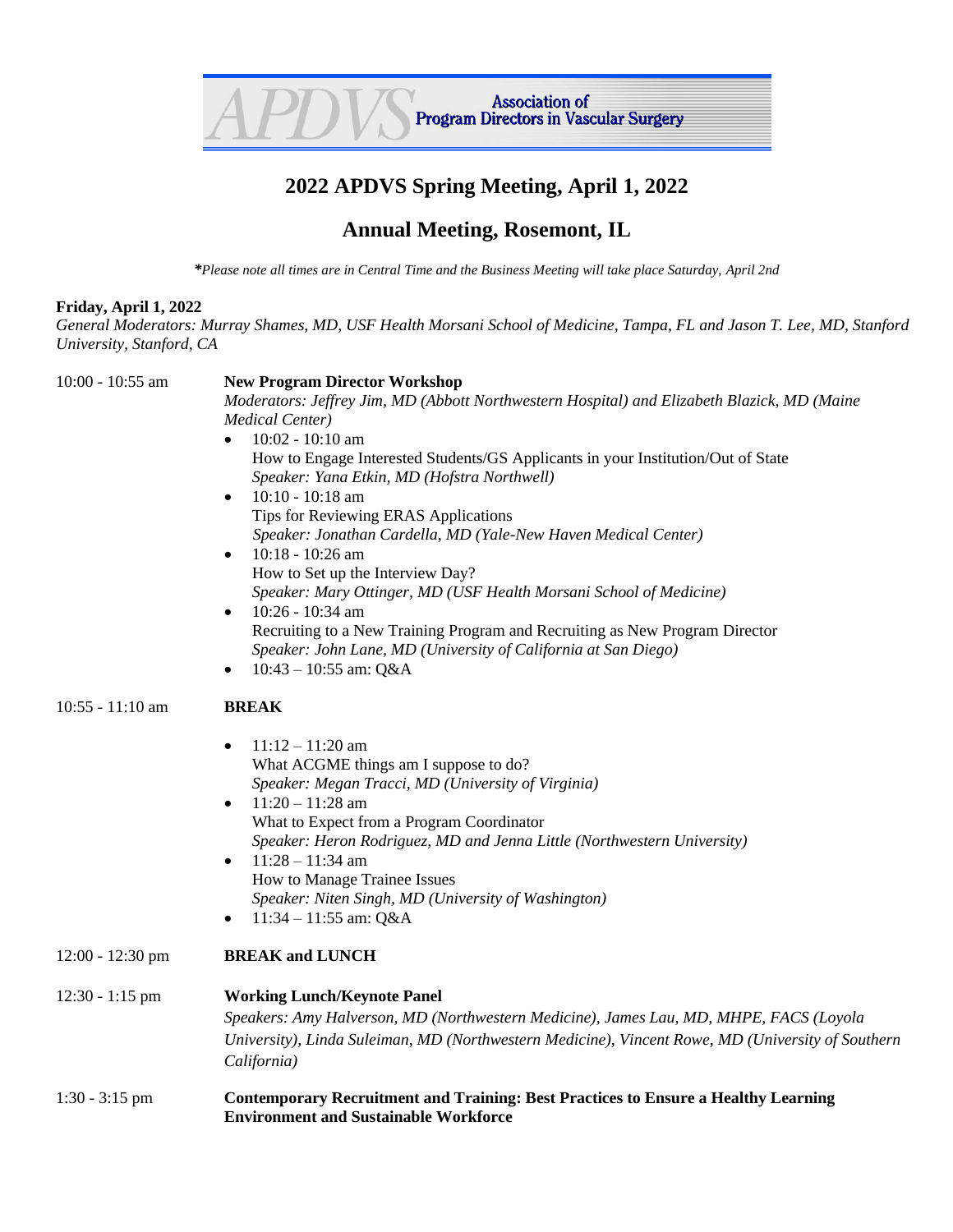| $1:30 - 2:30$ pm | <b>Part I: Presentations</b><br>Moderators: Dawn Coleman, MD (University of Michigan), London Guidry, MD (LSU), Benjamin<br>Pearce, MD (University of Alabama at Birmingham)                                                                                                                                                                                                                                                                                                                                                                                                                                                                                                                                                                                                                                                                                                                                                                                                                                                                                            |
|------------------|-------------------------------------------------------------------------------------------------------------------------------------------------------------------------------------------------------------------------------------------------------------------------------------------------------------------------------------------------------------------------------------------------------------------------------------------------------------------------------------------------------------------------------------------------------------------------------------------------------------------------------------------------------------------------------------------------------------------------------------------------------------------------------------------------------------------------------------------------------------------------------------------------------------------------------------------------------------------------------------------------------------------------------------------------------------------------|
|                  | $1:30 - 1:42$ pm<br>Vascular Second Trial: Why participate, how to interpret and respond to reports and discourse on the<br>'toolkit'<br>Speaker: Palma Shaw, MD (SUNY Upstate Medical University)                                                                                                                                                                                                                                                                                                                                                                                                                                                                                                                                                                                                                                                                                                                                                                                                                                                                      |
|                  | $1:42 - 1:54$ pm<br>Working 'well': How to optimize wellness in vascular surgery trainees and those who train them<br>(include COVID considerations)<br>Speaker: Danielle Sutzko, MD (University of Alabama at Birmingham)<br>$1:54 - 2:10$ pm: Panel Discussion                                                                                                                                                                                                                                                                                                                                                                                                                                                                                                                                                                                                                                                                                                                                                                                                        |
|                  | $2:10 - 2:22$ pm<br>$\bullet$<br>Intentional recruitment practices to ensure a diverse and high-powered team<br>Speaker: Kelly Kempe, MD (University of Oklahoma)<br>$2:22 - 2:34$ pm<br>$\bullet$                                                                                                                                                                                                                                                                                                                                                                                                                                                                                                                                                                                                                                                                                                                                                                                                                                                                      |
|                  | Virtual Recruitment: Considerations and best practices to encompass interviews, signaling, and other<br>match considerations*<br>Speaker: Michael Stoner, MD (University of Rochester)<br>*Pre-recorded                                                                                                                                                                                                                                                                                                                                                                                                                                                                                                                                                                                                                                                                                                                                                                                                                                                                 |
|                  | $2:34 - 2:46$ pm<br>Candidate Selection: The role for a <i>holistic</i> application review, absent STEP 1 scores<br>Speaker: Rabih Chaer, MD (University of Pittsburgh)                                                                                                                                                                                                                                                                                                                                                                                                                                                                                                                                                                                                                                                                                                                                                                                                                                                                                                 |
| $2:46 - 3:15$ pm | <b>Part II: Panel Discussion</b><br>Moderator: Dawn Coleman, MD (University of Michigan), London Guidry, MD; Benjamin Pearce, MD<br>Panelists: Palma Shaw, MD; Danielle Sutzko, MD; Kelly Kempe, MD; Michael Stoner, MD; Anne Long;<br>Sandra Vale                                                                                                                                                                                                                                                                                                                                                                                                                                                                                                                                                                                                                                                                                                                                                                                                                      |
| $3:15 - 3:30$ pm | <b>BREAK</b>                                                                                                                                                                                                                                                                                                                                                                                                                                                                                                                                                                                                                                                                                                                                                                                                                                                                                                                                                                                                                                                            |
| $3:30 - 5:15$ pm | <b>Evaluations/EPAs/Faculty Investment/Educational portals/Best practices VSCORE</b>                                                                                                                                                                                                                                                                                                                                                                                                                                                                                                                                                                                                                                                                                                                                                                                                                                                                                                                                                                                    |
| $3:30 - 4:30$ pm | <b>Part I- Presentations</b><br>Moderators: David Rigberg, MD (UCLA), Chelsea Dorsey, MD (University of Chicago)<br>$3:30 - 3:42$ pm<br>Evaluations – Understanding Milestones and other evaluations; $CCC - how to run your meeting$<br>Speaker: Sharif Ellozy, MD (New York Presbyterian)<br>$3:42 - 3:54$ pm<br>$\bullet$<br>$EPA's - What are they and why should we care?$<br>Speaker: Brigitte Smith, MD (University of Utah)<br>3:54 - 4:10 pm: Panel Discussion<br>$4:10 - 4:22$ pm<br>Faculty Engagement: Strategies for getting faculty to participate in education (topics - time<br>constraints, filling out evaluations, pay?)<br>Speaker: Nikhil Kansal, MD (Los Angeles County Harbor)<br>$4:22 - 4:34$ pm<br>VSCORE: Best practices (how many use it now? How do they use it? Do we have any data yet?)<br>Speaker: Mike Sgroi, MD (Stanford University)<br>$4:34 - 4:46$ pm<br>$\bullet$<br>Educational Portals: What is out there? (virtual curriculum, LMS, should we be vetting these?)<br>Speaker: Kellie Brown, MD (Medical College of Wisconsin) |